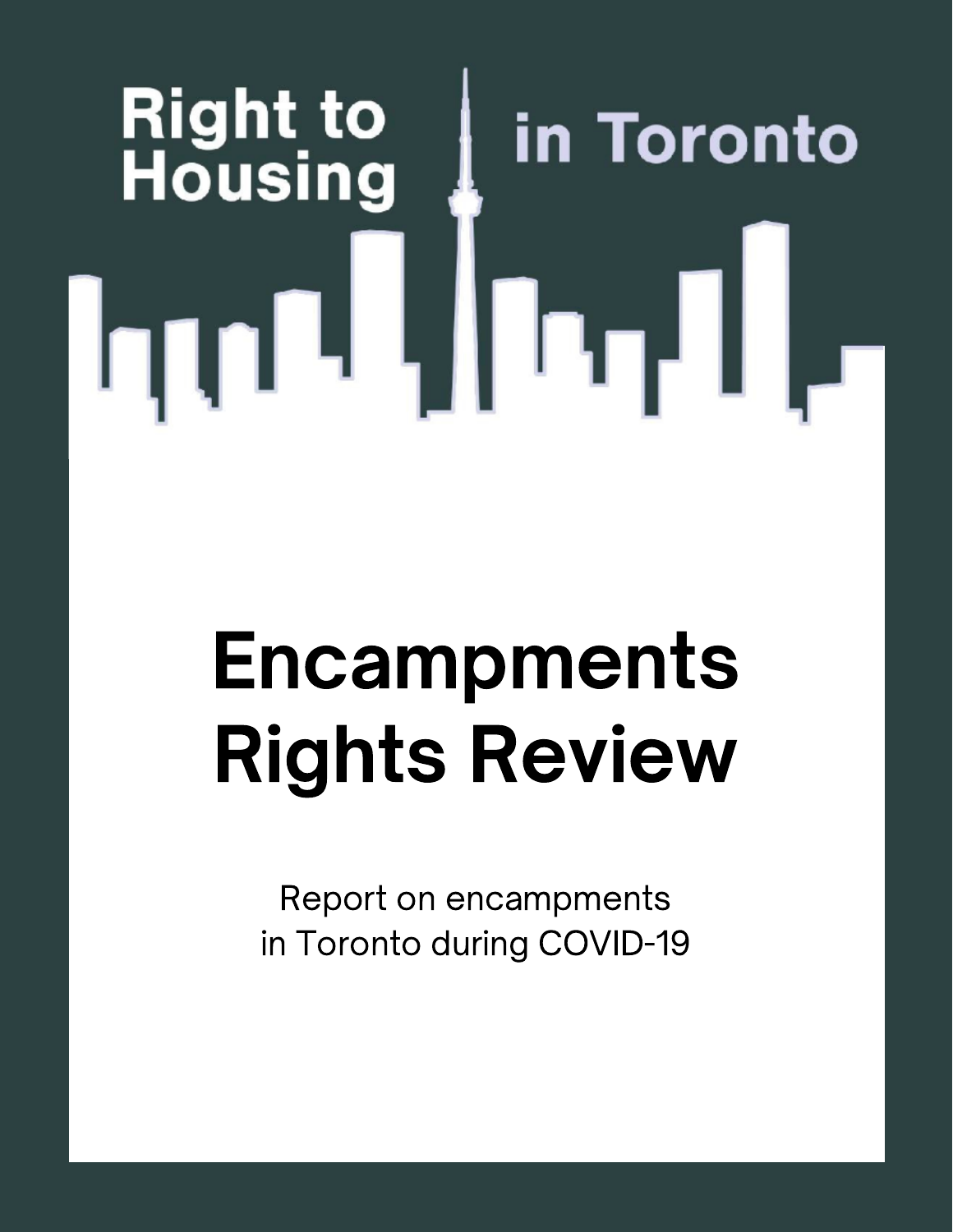© Right to Housing in Toronto, 2020

Right to Housing in Toronto (R2HTO) is a network of individuals and organizational supporters that are working to ensure that the City of Toronto takes a rights-based approach to its housing planning and policy.

The work of R2HTO is guided by a Steering Committee that consists of ACORN Canada, Advocacy Centre for Tenants Ontario (ACTO), Centre for Equality Rights in Accommodation (CERA), Emily Paradis (Maytree Fellow, Housing and Homelessness Researcher), Federation of Metro Tenants' Association (FMTA), Joy Connelly (Housing Advocate), and Maytree.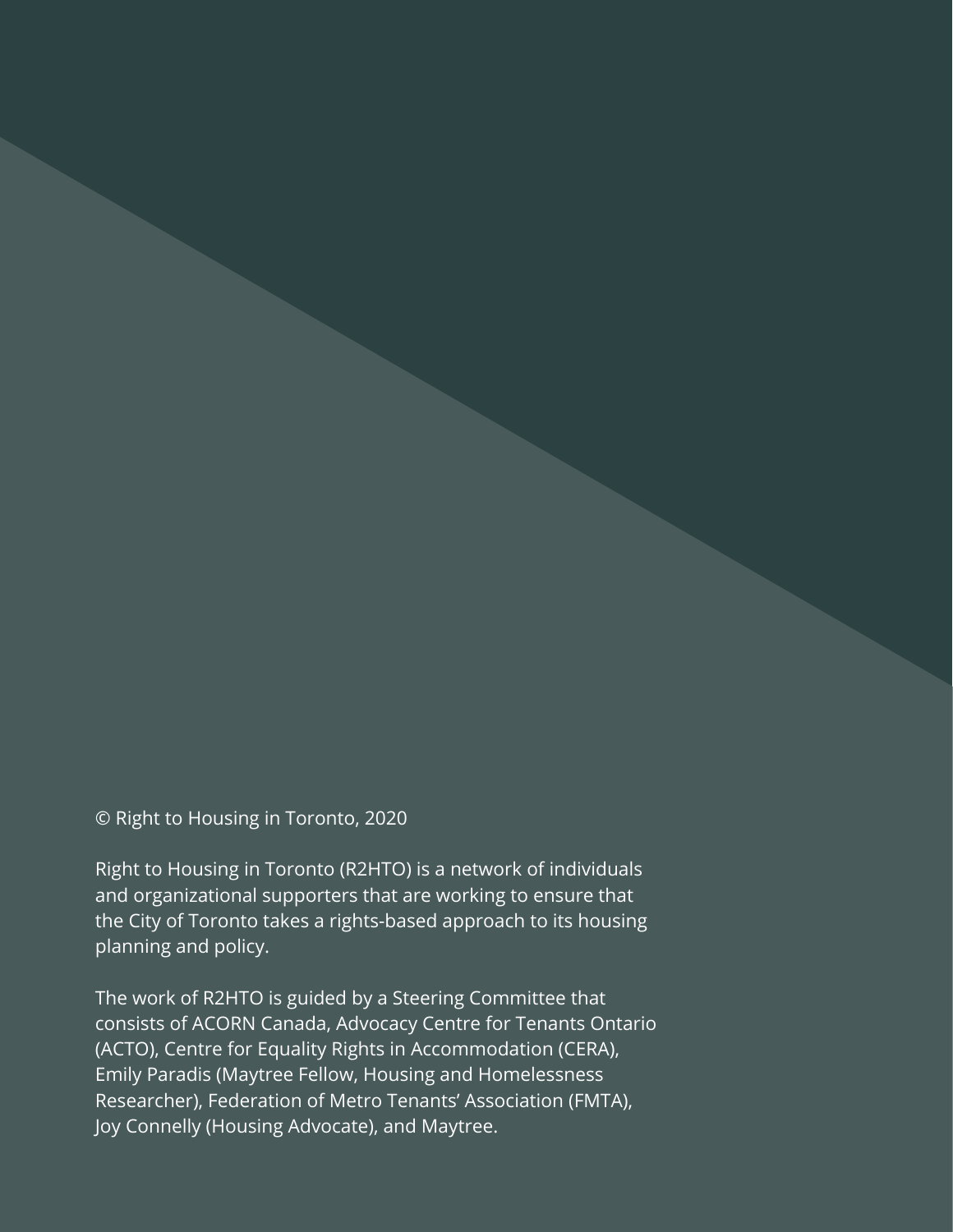## Table of Contents

| 1. Executive Summary                                                                                 | $\mathbf{3}$   |
|------------------------------------------------------------------------------------------------------|----------------|
| 2. Introduction                                                                                      | $\overline{5}$ |
| 3. The City of Toronto's policies and actions regarding encampments                                  | 6              |
| 4. Reports from the ground: What the community is saying about the<br>City's approach to encampments | 11             |
| 5. Recommendations: How the City can uphold its human rights<br>obligations                          | 13             |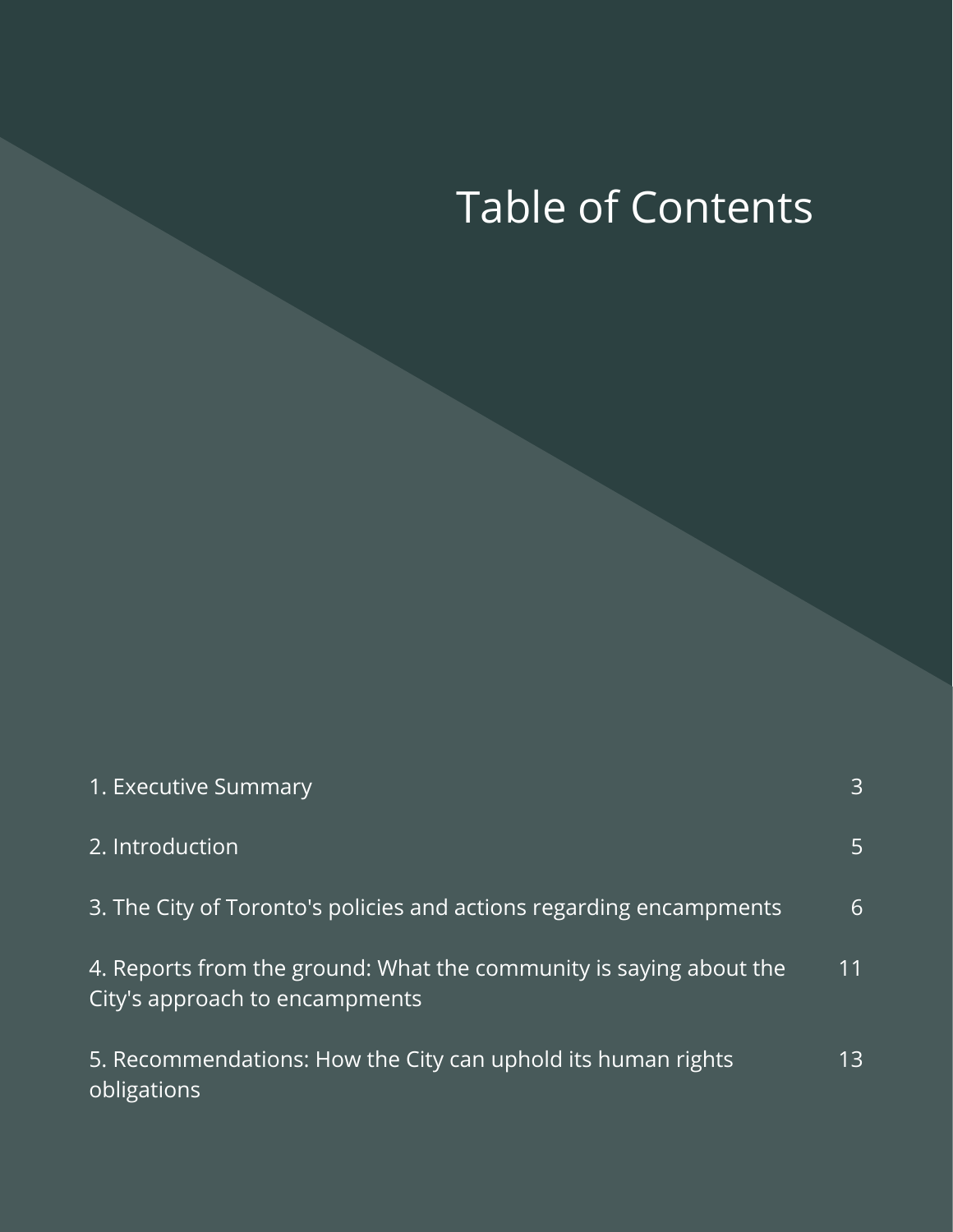## **1. Executive Summary**

While encampments have existed in Toronto's public spaces for decades, encampment sites have increased across Toronto at a concerning rate since March 2020. The COVID-19 pandemic has exacerbated the housing crisis and the congregate settings in the shelter system have brought on outbreaks, leading more people living in homelessness to seek a safer environment to sleep. Since March 2020, an estimated 1,000 - 2,000 people have been living in encampments across the city, with an over-representation of Indigenous persons among them.

The Right to Housing in Toronto Network (R2HTO) have met with City of Toronto staff and elected officials regarding our concerns with the enforcement of the City's laws and policies that relate to encampments during COVID-19. R2HTO have also met with community workers and grassroots organizations to gather reports from the ground and to understand the impact of the City's approach on encampment residents, the right to housing and human rights principles.

The City's Municipal Code prohibits encroachments, camping, dwelling, lodging and tenting on streets, sidewalks, and in parks. Court decisions with regards to the Canadian Charter of Rights and Freedoms have established that such provisions violate the human rights to life, liberty, and the security of the person.

A somewhat different approach is outlined in the City's Policy on Homelessness and People Living in Poverty, which includes elements to support encampment residents to access shelter, services and assistance prior to enforcing their removal from these sites. When individuals have refused to leave their encampment after shelter is offered – including to shelters which they feel are not safe during the pandemic – they are eventually evicted from the site in line with the Municipal Code. It appears that the City's predominant response to encampments in the past has been to enforce the removal of residents and their belongings from these sites. This has caused heightened anxiety and stress for encampment residents, making it harder for outreach workers to support them.

The City has made some adjustments to its response to encampments during COVID-19, with a temporary moratorium on clearances, and efforts to find temporary or affordable housing options for encampment residents. However, the moratorium was lifted in May, and not all individuals have been relocated. There have also been reports of encampment evictions taking place without consultation or adequate housing options offered, as well as reports from the media and advocates of involuntary clearances involving police, fire services, bylaw officers, Parks Ambassadors, and heavy machinery.

The City of Toronto has officially recognized that housing is a human right and has committed to a rights-based approach to responding to housing and homelessness issues. City staff and public officials have informed R2HTO that they are committed to align their approach with the right to housing and human rights principles, and outlined several actions they have already taken to fulfill this commitment, including engaging and consulting with various stakeholders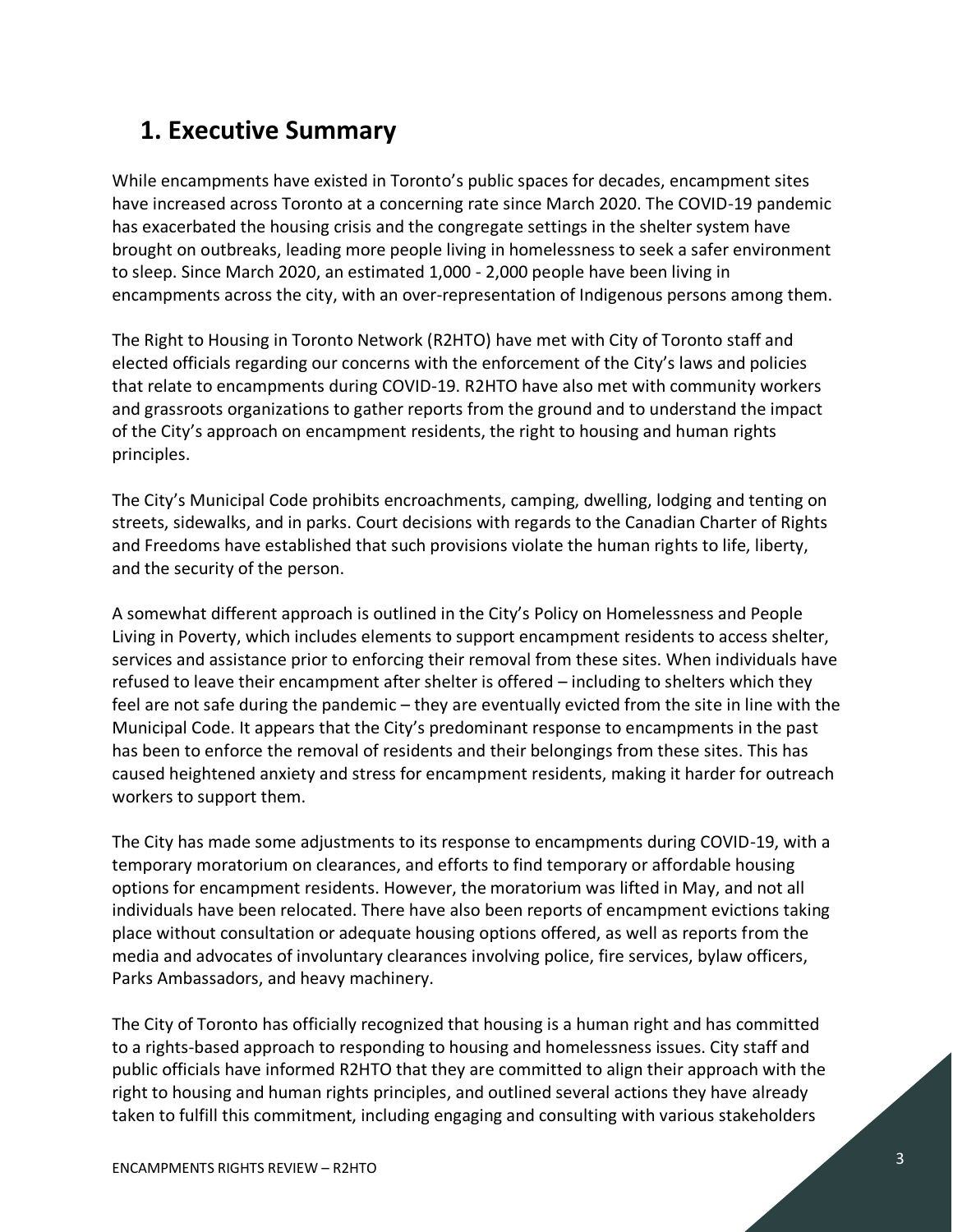and providing services to encampment residents. The COVID-19 Interim Shelter Recovery Strategy adopted by the City's Planning & Housing Committee on 23 September 2020 recommends a human-rights-based response to encampments. City Council has also sought support, cooperation and funding from the Provincial and Federal governments to manage the housing and homelessness crisis, and have established plans to coordinate their responses with community partners. Meanwhile, residents of some encampments report they did not have access to basic services and sanitation, and a lack of access to drinking water has become a major health concern.

In April 2020, the UN Special Rapporteur on the Right to Adequate Housing released a national protocol for responding to encampments in Canada with eight principles to guide cities to uphold the rights of those living in encampments: $1$ 

- 1. Recognize residents of encampments as rights holders and commit to uphold their human rights and dignity
- 2. Meaningfully engage encampment residents in the design and implementation of policies, programs and practices that affect them
- 3. Prohibit forced evictions, and meaningfully engage encampment residents to identify alternative places where they agree to live
- 4. Explore all viable alternatives to eviction, and meaningfully engage encampment residents in discussions regarding the future of the encampment
- 5. Comply with encampment residents' right to remain in their home and community by meaningfully engaging them in relocation decisions
- 6. Ensure that basic adequacy standards are met while adequate housing options are negotiated and secured
- 7. Ensure positive human rights outcomes and the preservation of dignity for encampment residents
- 8. Respect, protect, and fulfill the distinct rights of Indigenous peoples in all engagement with encampments

Drawing on evidence from City officials and advocates working with encampment residents, this report identifies tangible actions the City must take to apply these human rights principles in its approach to encampments.

<sup>1</sup> Leilani Farha & Kaitlin Schwan (2020). *National Protocol for Homeless Encampments in Canada: A Human Rights Approach* [http://www.unhousingrapp.org/user/pages/07.press](http://www.unhousingrapp.org/user/pages/07.press-room/A%20National%20Protocol%20for%20Homeless%20Encampments%20in%20Canada.pdf)[room/A%20National%20Protocol%20for%20Homeless%20Encampments%20in%20Canada.pdf](http://www.unhousingrapp.org/user/pages/07.press-room/A%20National%20Protocol%20for%20Homeless%20Encampments%20in%20Canada.pdf)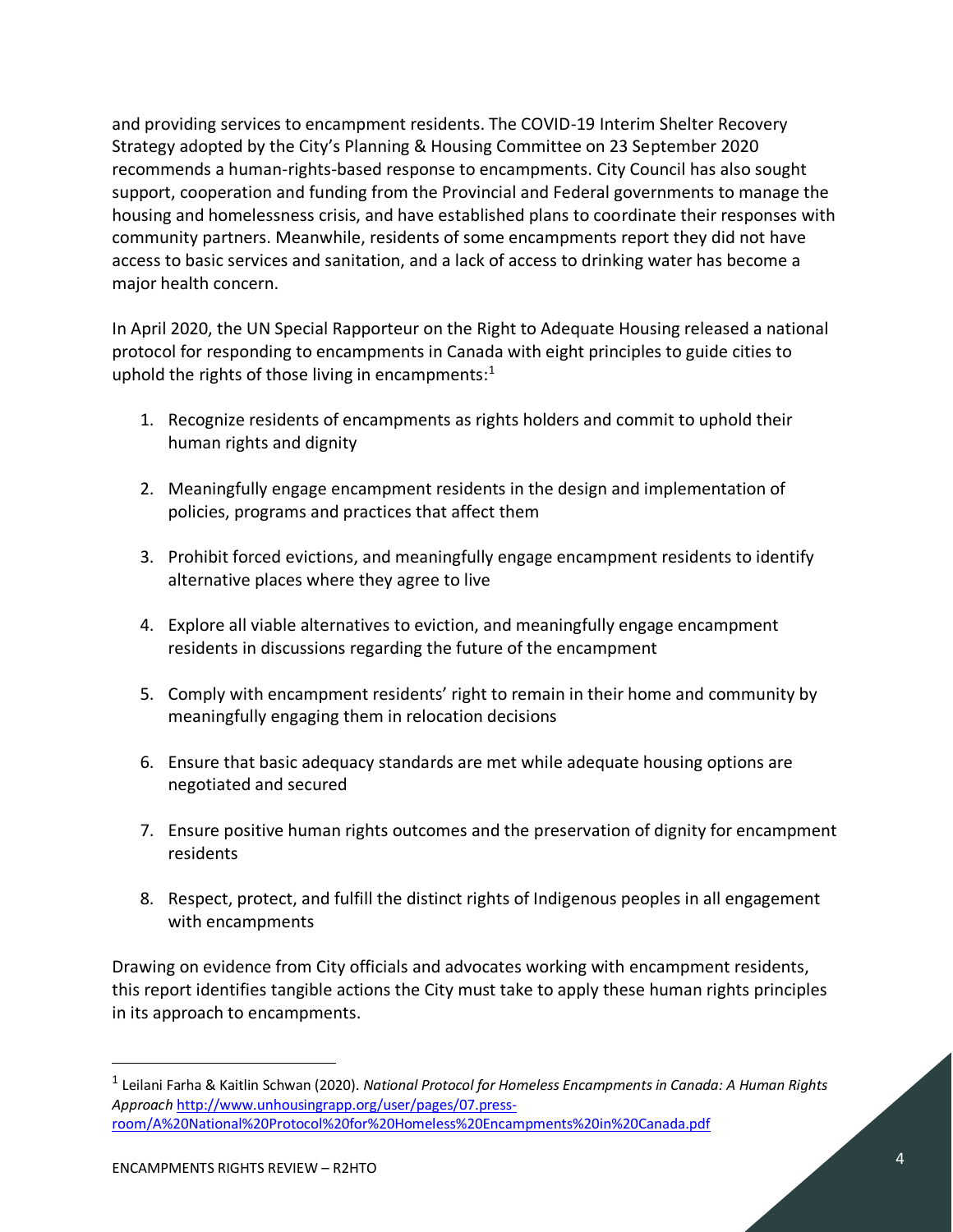## **2. Introduction**

In December 2019, the City of Toronto took the historic step of recognizing housing as a human right in its HousingTO 2020-30 Action Plan. Since March 2020, the COVID-19 epidemic has exacerbated the housing crisis in Toronto and rendered many people housing insecure and homeless. Toronto's shelter system, comprised primarily of congregate settings, has experienced COVID outbreaks in dozens of shelters, resulting in 647 cases<sup>2</sup> and four deaths<sup>3</sup> as of September 22, 2020. As a result, over the past few months, encampments have appeared across the City at an unprecedented rate. Many residents of encampments say that they are there because they feel safer in this environment than in the shelter system during COVID-19; others simply can't access shelter space.

In considering the City's human rights obligations in relation to encampments, it is important to understand that encampments are by no means an adequate response to homelessness and the housing crisis. In fact, the very existence of encampments is indicative of the failure to respect, protect, and fulfill the human right to adequate housing. However, in the context of this failure, encampments represent residents' best effort to claim their rights to selfdetermination, security of the person, and dignity within a range of deeply inadequate options.

This report is based on discussions R2HTO has conducted with staff and elected officials at the City of Toronto, as well as with community workers and grassroots organizations serving encampment residents. It also reviews the City of Toronto's policies on encampments, jurisprudence from Charter cases on urban encampments, and human rights documents including the *National Protocol for Homeless Encampments in Canada: A Human Rights Approach*, developed by Leilani Farha and Kaitlin Schwan.

Drawing on all of these sources, this report provides tangible recommendations about how the City can ensure that its approach to encampments adheres to human rights principles. While we heard many differences between the perspectives of the City, front-line workers, encampment residents, and human rights instruments, there is one consistent point of agreement: the proliferation of encampments across Toronto is unacceptable and requires an urgent and coordinated response. This is all the more pressing with cold winter weather only weeks away. In order to be successful, this response must be founded on human rights principles, and must uphold human rights in every aspect of its implementation.

<sup>&</sup>lt;sup>2</sup> City of Toronto, "COVID-19: Status of Cases in Toronto" (30 August 2020), online: <https://www.toronto.ca/home/covid- [19/covid-19-latest-city-of-toronto-news/covid-19-status-of-cases-in](https://www.toronto.ca/home/covid-%2019/covid-19-latest-city-of-toronto-news/covid-19-status-of-cases-in-toronto/)[toronto/>](https://www.toronto.ca/home/covid-%2019/covid-19-latest-city-of-toronto-news/covid-19-status-of-cases-in-toronto/).

<sup>&</sup>lt;sup>3</sup> Toronto Drop-In Network, "COVID-19 Guidance and Resources for Drop-Ins" (12 March 2020), online: [<https://tdin.ca/announcement.php?id=2127#covidstatus>](https://tdin.ca/announcement.php?id=2127%23covidstatus).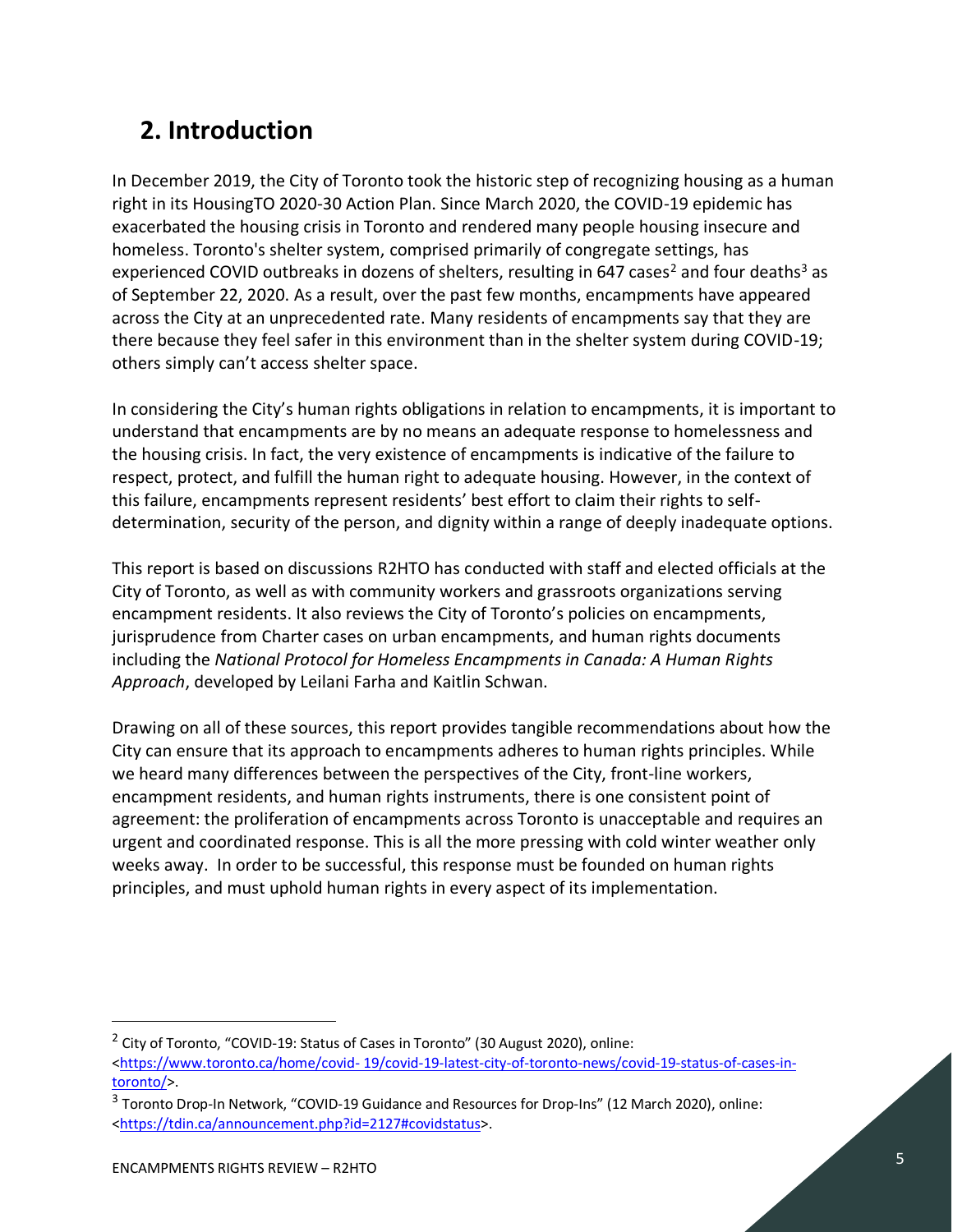## **3. The City of Toronto's policies and actions regarding encampments**

Encampments in Toronto have increased significantly in the context of COVID-19. Estimates of the number of residents of encampments in Toronto vary between 1000-2000.<sup>4</sup> Between late April 2020 and September 21, 2020, City staff reported having relocated 845 individuals, living in more than 300 tents, from 59 encampment sites into shelters, hotels, and other interim housing.<sup>5</sup> But the issues surrounding encampments in Toronto long predate the pandemic. A March 2018 report found that the City had removed more than 300 encampments in the previous year.<sup>6</sup>

Also significant to any discussion of encampments and human rights is the over-representation of Indigenous persons among those sleeping outside. According to the 2018 Street Needs Assessment, Indigenous persons make up 2.5% of the general population in Toronto, 16% of persons facing homelessness, and 38% of those sleeping outside.

## **3.1. Municipal Code**

Section 743 of Toronto's Municipal Code prohibits encroachments ("any device, equipment, object, structure or vegetation") on streets or sidewalks and sets out processes for remedial action, including giving written notice, impounding, and disposing of seized objects. Camping, dwelling, lodging, and tenting in parks is prohibited under Sections 608-13 and 14 of the Toronto Municipal Code.

BC court decisions in Charter challenges on similar anti-camping bylaws (e.g. Victoria v. Adams 2008<sup>7</sup> / 2009<sup>8</sup>, Abbotsford v. Shantz 2015<sup>9</sup>, BC v. Adamson 2016<sup>10</sup>) establish that such

<sup>&</sup>lt;sup>4</sup> Muriel Draaisma, "City in Talks to Move Homeless People Out of Tents in 2 Parks As Nearby Residents Say They Feel Unsafe", *CBC News* (28 June 2020), online: [<https://www.cbc.ca/news/canada/toronto/city-mayor-george](https://www.cbc.ca/news/canada/toronto/city-mayor-george-hislop-park-%20sanctuary-homeless-encampment-residents-1.5630356)hislop-park- [sanctuary-homeless-encampment-residents-1.5630356>](https://www.cbc.ca/news/canada/toronto/city-mayor-george-hislop-park-%20sanctuary-homeless-encampment-residents-1.5630356).

<sup>&</sup>lt;sup>5</sup> Consultation with City Staff – 27 August 2020

<sup>6</sup> Liam Casey, "Encampments in Toronto Ravines Paint Bleak Picture of City's Struggle with Homelessness", *The*  Canadian Press (16 March 2018), online: [<https://cfox.com/news/4087051/toronto-ravines-encampments](https://cfox.com/news/4087051/toronto-ravines-encampments-homeless/)[homeless/>](https://cfox.com/news/4087051/toronto-ravines-encampments-homeless/).

<sup>7</sup> *Victoria(City) v. Adams* (2008, BCSC 1363). Online:

<https://www.canlii.org/en/bc/bcsc/doc/2008/2008bcsc1363/2008bcsc1363.html?resultIndex=1> <sup>8</sup> *Victoria(City) v. Adams* (2009, BCCA 563). Online:

<https://www.canlii.org/en/bc/bcca/doc/2009/2009bcca563/2009bcca563.html?resultIndex=1>

<sup>9</sup> *Abbotsford (City) v. Shantz* (2016 BCSC 2437). Online:

<https://www.canlii.org/en/bc/bcsc/doc/2016/2016bcsc2437/2016bcsc2437.html?resultIndex=1> <sup>10</sup> *British Columbia v. Adamson* (2016 BCSC 1245). Online:

<https://www.canlii.org/en/bc/bcsc/doc/2016/2016bcsc1245/2016bcsc1245.html?resultIndex=1>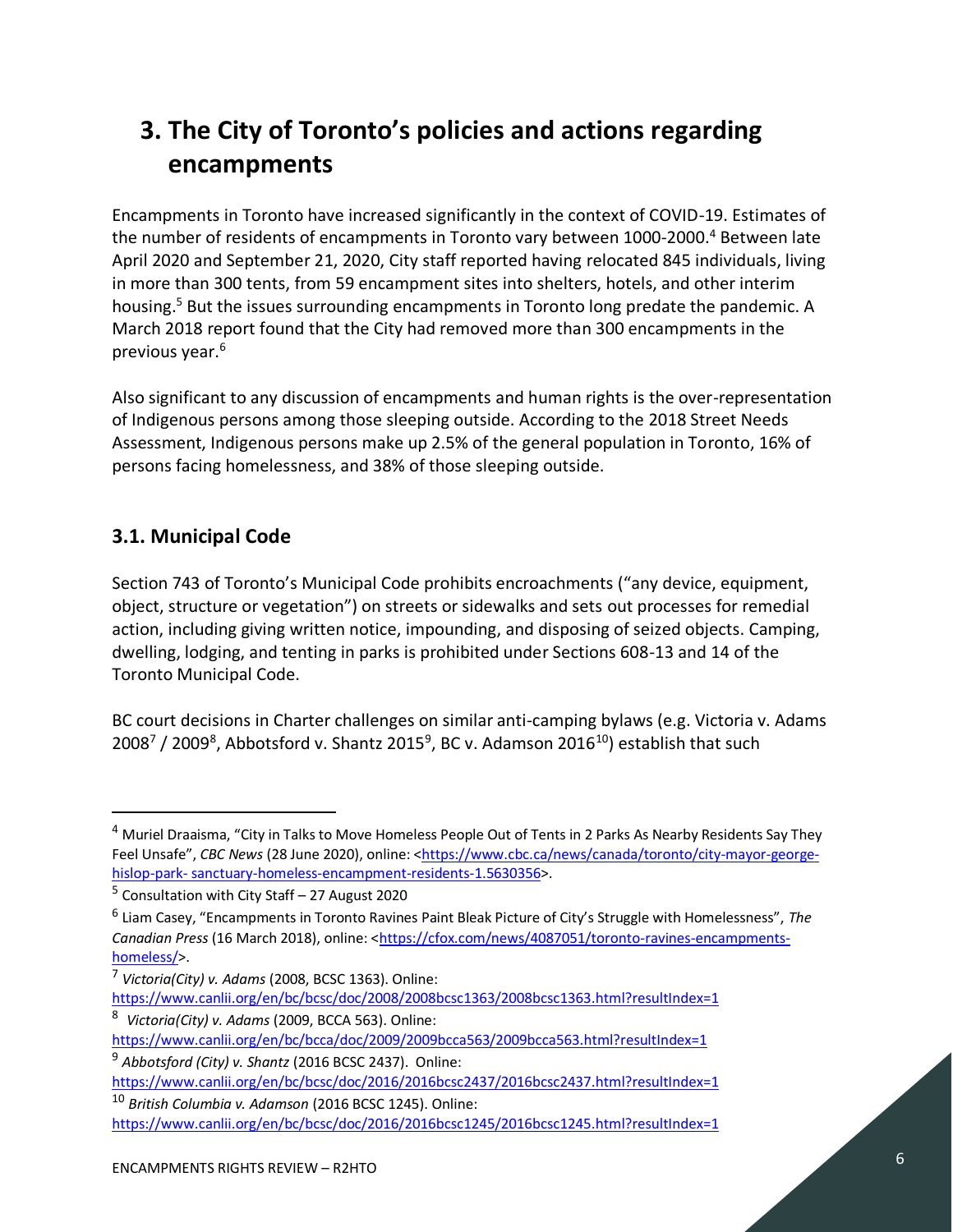provisions violate rights under Section 7 of the Charter, which guarantees life, liberty, and security of the person.

In particular, these decisions have found:

- In places without enough shelter beds for all people facing homelessness, some people have no choice but to sleep outside;<sup>11</sup>
- Sleep is necessary to human life and the ability to sleep outside with adequate shelter therefore engages the rights found in the Canadian Charter of Rights and Freedoms (s. 7);<sup>12</sup>
- Collective encampments provide for the safety and security of their inhabitants;<sup>13</sup>
- **•** Encampments cannot be removed if occupants have no place else to go;<sup>14</sup>
- Availability of adequate alternatives cannot be established simply by counting shelter beds, because options must be accessible to the needs of the person; and
- Inadequate shelter conditions, such as mats on the floor, are not considered adequate alternatives.<sup>15</sup>

## **3.2. Parks and Recreation Policy on Homelessness and People Living in Poverty (2005)**

While the Municipal Code provisions are enforced by bylaw officers and police, the City of Toronto Parks and Recreation Policy on *Homelessness and People Living in Poverty* (2005) outlines a somewhat different approach, in which City staff are directed to provide information and supports to residents prior to enforcement actions. Elements of this policy include:

- identifying opportunities for shelter, improving access to community services, and promoting safe environments to people who are homeless;
- promoting and delivering human services prior to any enforcement activities, with these services delivered on a case-by-case basis with a site-specific approach;
- ensuring Shelter, Support and Housing outreach staff accompany enforcement officers and continue providing supports to individuals who have refused to accept outreach services when public space enforcement activities are initiated by a City division;
- making every effort to provide assistance, call 211, or refer homeless people to services;

<sup>11</sup> *Supra* note 7 at para 166.

<sup>12</sup> *Ibid.* at para 74.

<sup>13</sup> *Vancouver (City) v. Wallstam* 2017 BCSC 937 at para 60. Online: <https://www.canlii.org/en/bc/bcsc/doc/2017/2017bcsc937/2017bcsc937.html?resultIndex=1>

<sup>14</sup> *Supra* note 8 at para 124-126.

<sup>&</sup>lt;sup>15</sup> Pivot Legal Society "Tent Cities: Fighting displacement when there's nowhere else to go" Online, [http://www.pivotlegal.org/tent\\_cities\\_fighting\\_displacement\\_when\\_there\\_s\\_nowhere\\_else\\_to\\_go](http://www.pivotlegal.org/tent_cities_fighting_displacement_when_there_s_nowhere_else_to_go)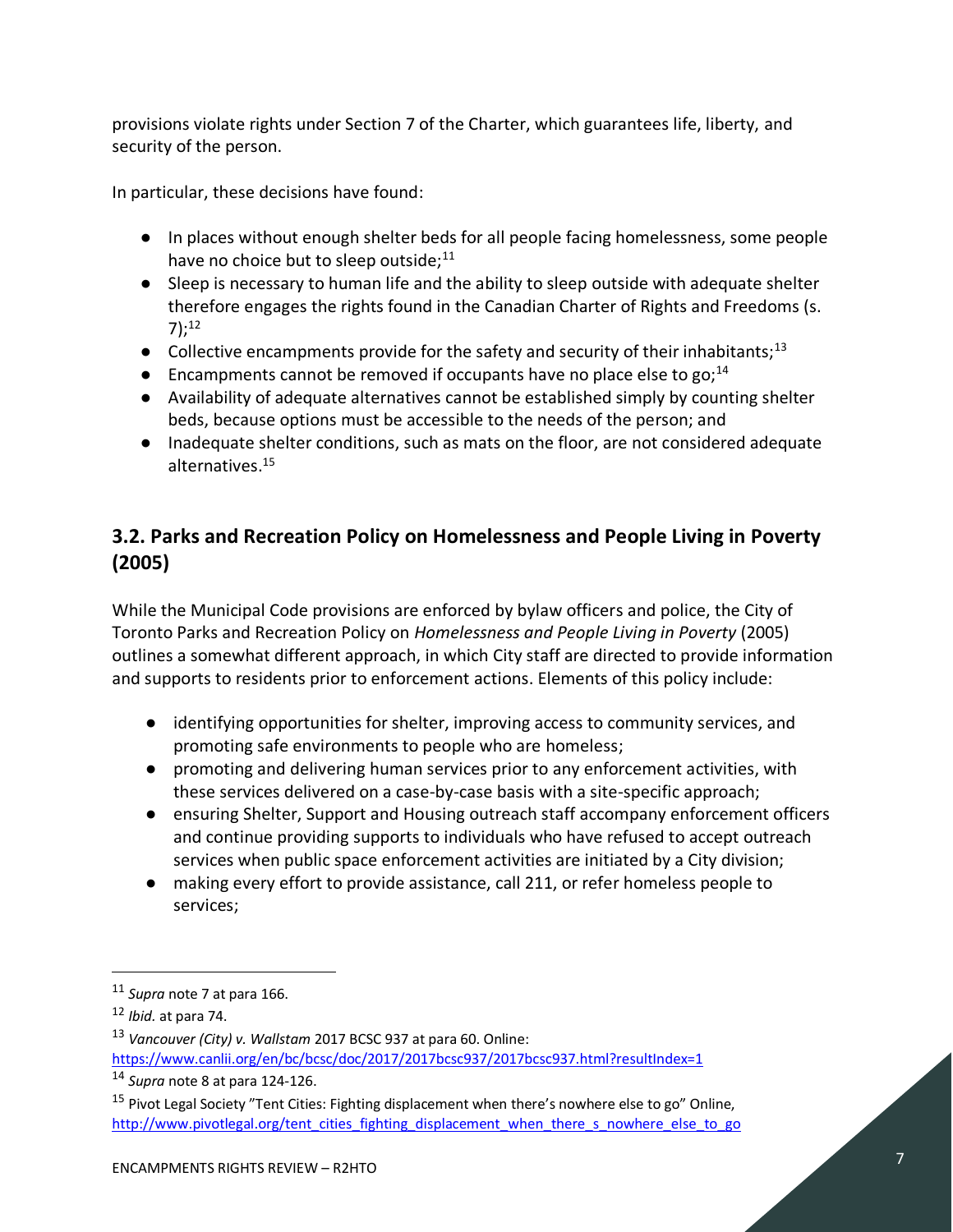● Providing training for its staff and volunteers focused on developing sensitivity to issues relating to homelessness and people living in poverty.

Parks and Recreation has also implemented the Parks Ambassador program which aims to "ensure the city's parks are accessible, equitable, and safe places for all." A mobile crew of Parks Ambassadors promote "passive and recreational use" of parks and work to resolve conflicts between park patrons.<sup>16</sup>

Notwithstanding the supportive approach outlined in the policy, if individuals refuse to leave their encampment, the encampment will be cleared in line with bylaws: after a 72-hour period, and at the discretion of the General Manager, they will provide Police the Trespass to Property Act Police Letter, which gives the Police authority to remove both the individual(s) and their belongings from the park.

Shelter, Support and Housing Administration staff began updating the Parks and Recreation Policy on Homelessness and People Living in Poverty before the COVID-19 pandemic began, but that work was paused as a result of the City's response to the COVID-19 Pandemic, including the redeployment of SSHA policy staff. Work on these updates will continue throughout the remainder of 2020.

## **3.3. Response to COVID-19**

Since March 2020, the number and visibility of encampments have significantly increased, both downtown and in the inner suburbs. Early in the pandemic, in accordance with broad public health guidance from the US Centres for Disease Control, the City issued a moratorium on encampment clearances, but this moratorium was lifted in May. The City announced plans to provide residents with temporary housing in hotels and apartment buildings, as well as some permanent affordable housing options. At the same time, news media reported involuntary clearances of large encampments involving police, fire services, and heavy machinery. Residents and advocates interviewed in these reports said that not all residents had been relocated into temporary or permanent housing. In late April, the City was subject to a lawsuit alleging failure to adhere to physical distancing guidelines in shelters, respite centres, and refugee settlement centres. Since the first outbreak in a City shelter in April, to date there have been 647 cases of COVID in Toronto shelters, resulting in four deaths.

R2HTO has been monitoring this situation and meeting with staff and officials regarding our concerns over the handling of encampments. In these discussions, City staff and public officials have told us they are committed to ensuring their dealings with encampments are aligned with the right to housing and human rights principles.

<sup>16</sup> [https://www.toronto.ca/311/knowledgebase/kb/docs/articles/parks,-forestry-and-recreation/parks/parks](https://www.toronto.ca/311/knowledgebase/kb/docs/articles/parks,-forestry-and-recreation/parks/parks-ambassadors.html)[ambassadors.html](https://www.toronto.ca/311/knowledgebase/kb/docs/articles/parks,-forestry-and-recreation/parks/parks-ambassadors.html)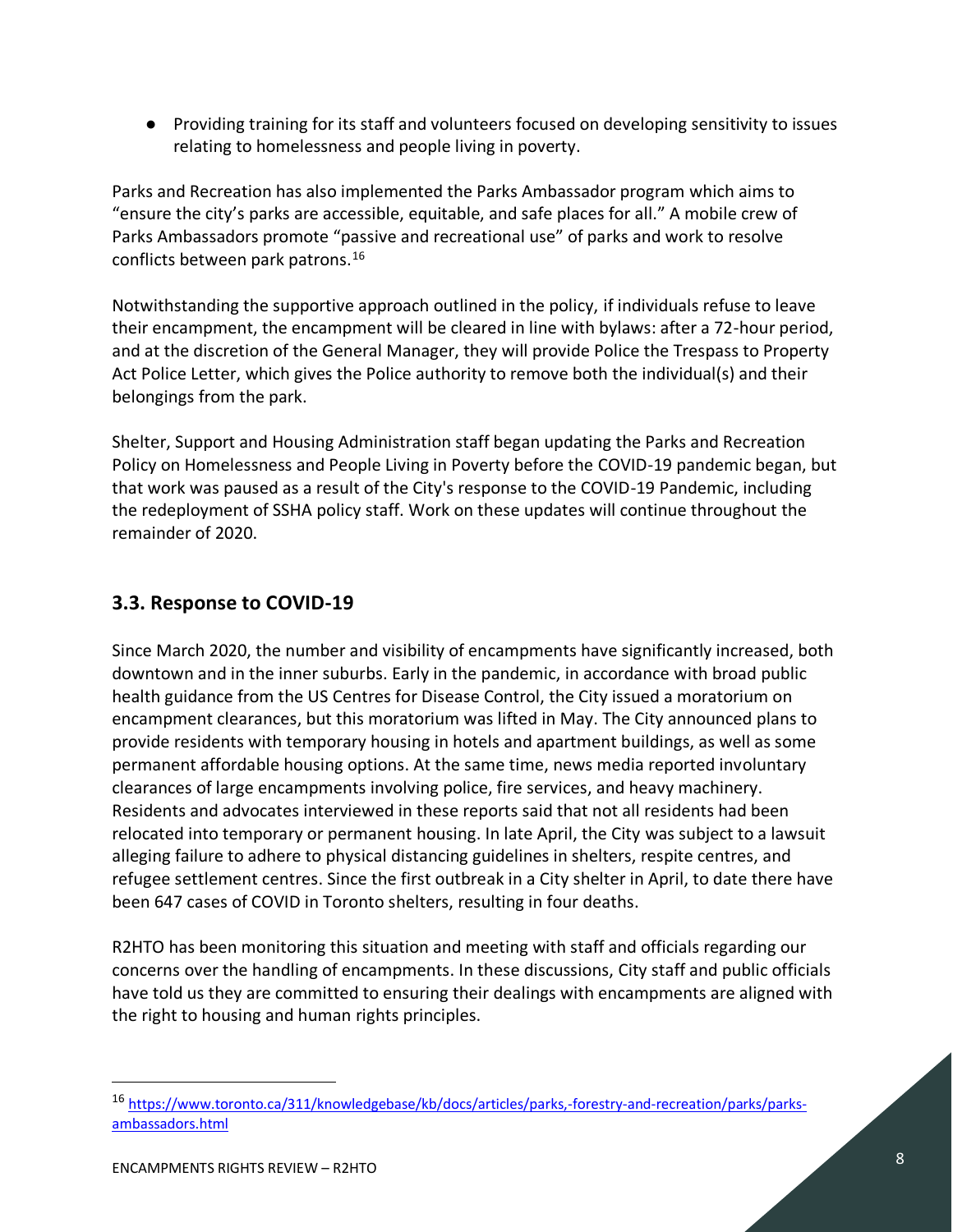### **Actions the City has taken in order to fulfill this commitment include:**

- establishment of an intergovernmental and sectoral response to COVID-19 involving the city, provincial/federal government, provincial healthcare sector, and community nonprofits.
- establishment of an interdivisional working group and steering committee to assess the encampment sites, and to consider the need for social distancing, access to facilities and drinking water, the size of the sites, and the fire risks. $17$
- engagement with community-based organizations to address issues in the encampments and understand how to strategically work with people living in the encampments
- deployment of integrated teams of outreach workers, fire services, and Parks Ambassadors to perform wellness checks at sites.<sup>18</sup>
- enhancing street outreach efforts by focusing on safety of encampments including:
	- o Increased cleaning and garbage removal
	- $\circ$  Active screening for COVID-19 symptoms, referral to testing and isolation
	- $\circ$  Provision of information on physical distancing strategies for encampments
	- $\circ$  Provision of hygiene kits and information to prevent transmission<sup>19</sup>
- providing Streets to Homes outreach teams to work with community partners to provide individuals residing outdoors, especially those in encampments, with offers of alternative housing. 20
- not clearing an encampment without making everyone an offer of shelter, which includes congregate shelter and respites sites, transitional housing, and/or permanent housing, but may not be "an offer of their choice."<sup>21</sup>
- ensuring there is space for individuals inside the shelter system before clearing an encampment.<sup>22</sup>
- deploying Toronto Fire Services for public education and prevention measures, such as education around smoking in tents and flammable materials, negotiating the voluntary surrender of fuel sources, and working with encampment residents to reduce fire risks in encampments.

<sup>&</sup>lt;sup>17</sup> Comments from City Staff, 26 May 2020.

<sup>18</sup> Comments from City Staff, 26 May 2020.

<sup>19</sup> City of Toronto, Backgrounder. *City of Toronto COVID-19 Response for People Experiencing Homelessness* (27 August 2020), online: [< https://www.toronto.ca/news/city-of-toronto-covid-19-response-for-people-experiencing](https://www.toronto.ca/news/city-of-toronto-covid-19-response-for-people-experiencing-homelessness/)[homelessness/>](https://www.toronto.ca/news/city-of-toronto-covid-19-response-for-people-experiencing-homelessness/). (hereinafter: *Backgrounder*)

<sup>&</sup>lt;sup>20</sup> City of Toronto, News Release, "City of Toronto Taking Action to Fight COVID-19 by Providing Interim Housing to People Sleeping in Encampments" (29 April 2020), online: <[https://www.toronto.ca/news/city-of-toronto-taking](https://www.toronto.ca/news/city-of-toronto-taking-%20action-to-fight-covid-19-by-providing-interim-housing-to-people-sleeping-in-encampments/)[action-to-fight-covid-19-by-providing-interim-housing-to-people-sleeping-in-encampments/>](https://www.toronto.ca/news/city-of-toronto-taking-%20action-to-fight-covid-19-by-providing-interim-housing-to-people-sleeping-in-encampments/).

<sup>&</sup>lt;sup>21</sup> Comments from City Staff, 26 May 2020. Liam Casey, "City Clearout of Toronto Homeless Encampments Leads to Standoff with Residents", *The Canadian Press* (15 May 2020), online: [<https://www.cp24.com/news/city](https://www.cp24.com/news/city-clearout-of-toronto-homeless-encampments-leads-to-%20standoff-with-residents-1.4941548)[clearout-of-toronto-homeless-encampments-leads-to-](https://www.cp24.com/news/city-clearout-of-toronto-homeless-encampments-leads-to-%20standoff-with-residents-1.4941548) standoff-with-residents-1.4941548> [Casey].

<sup>22</sup>Joanna Lavoie, "Don't Clear Out Moss Park's Homeless Encampment, Toronto Advocates Say", *Toronto.com* (18 June 2020), online: [<https://www.toronto.com/news-story/10036541-don-t-clear-out-moss-park-s-homeless](https://www.toronto.com/news-story/10036541-don-t-clear-out-moss-park-s-homeless-encampment-toronto-advocates-say/%23.XuvpZbPUojQ.twitter)[encampment-toronto-advocates-say/#.XuvpZbPUojQ.twitter>](https://www.toronto.com/news-story/10036541-don-t-clear-out-moss-park-s-homeless-encampment-toronto-advocates-say/%23.XuvpZbPUojQ.twitter) [Lavoie].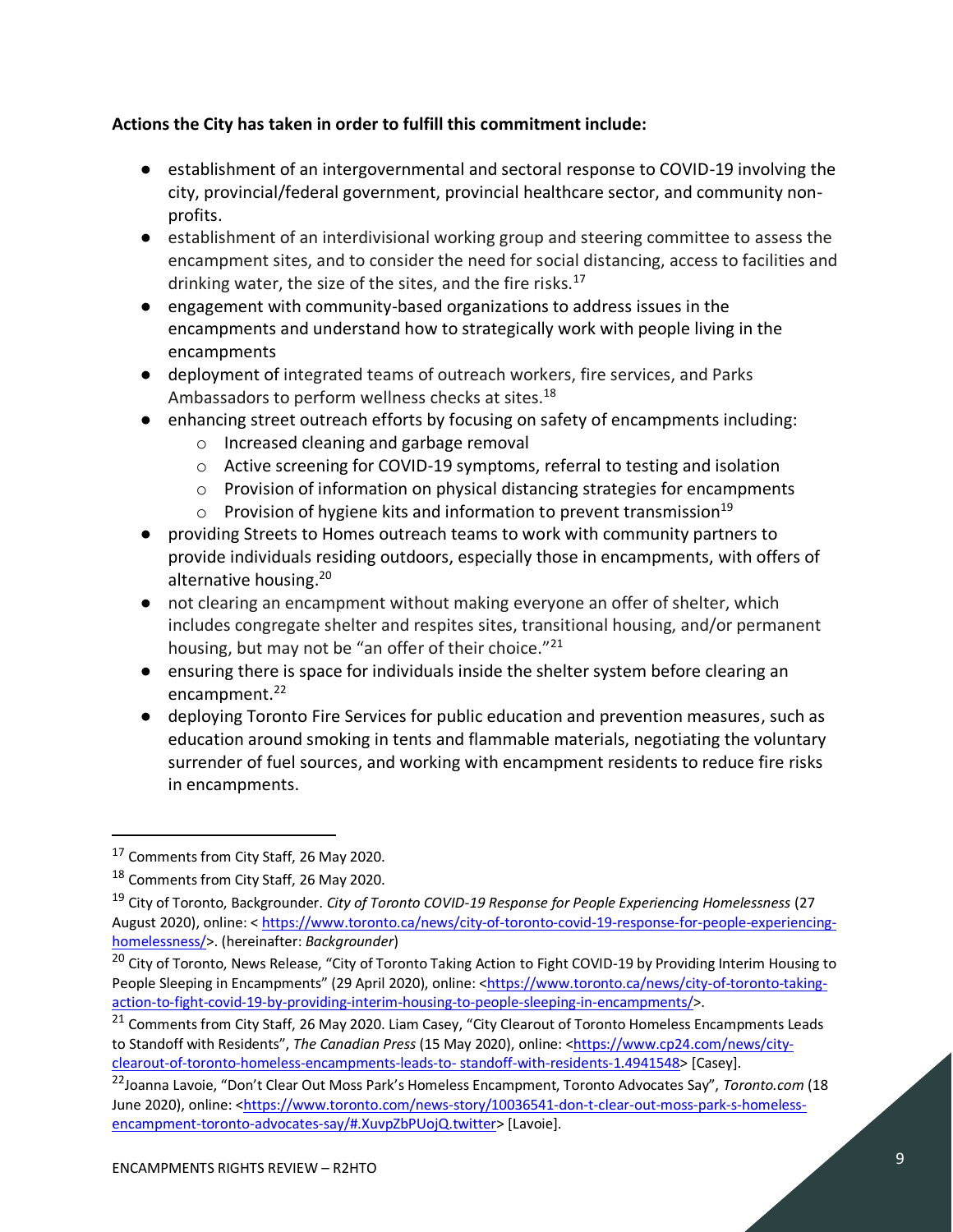- opening City-operated facilities with showers, washrooms, and drinking water for individuals experiencing homelessness.<sup>23</sup>
- ongoing acquisition of temporary units in hotels and motels to provide single dwelling spaces to residents of encampments and exploring opportunities to acquire properties in order to provide long-term housing for those relocated to these buildings. $^{24}$
- opening temporary sites including hotel programs, community centres and others to move people indoors.
- enhancement of the Rapid Housing initiative
- increasing City of Toronto staff's efforts to bring bottled water to encampments.
- deploying portable washrooms with hand washing stations at some large encampment sites for 24 hour access to sanitation services.

On June 29-30, 2020 City Council passed a motion to call upon Provincial and Federal governments to immediately create an intergovernmental emergency response to Toronto's housing and homelessness crisis. The City will also call upon the Governments to immediately provide funding and resourcing for services used by homeless individuals, as well as to take action by coordinating with community partners in managing the crisis. The motion indicated that managing the crisis requires providing an adequate supply of water and sanitation at encampment sites until adequate indoor accommodation is available. Councillor Wong-Tam, who moved the motion, noted the considerable time involved in moving individuals from encampment sites, and that people are living in poor conditions in the meantime including lacking access to running water and sanitation facilities and an increase in overdose deaths, violence, and fires.

The COVID-19 Interim Shelter Recovery Strategy adopted by the City's Planning & Housing Committee on 23 September 2020 recommends a human-rights-based response to encampments. Recommendations include:

- Addressing safety threats, racism, transphobia, and other issues in shelters that cause people to seek shelter in encampments;
- Ensuring the safety and survival of encampment residents;
- Creating a transparent and accountable plan to move residents into housing;
- Recognition of encampment residents as rights-holders, and measures to ensure their ongoing meaningful engagement and participation in decisions regarding encampments.

<sup>23</sup> *Backgrounder*, supra note 19.

 $24$  Ibid.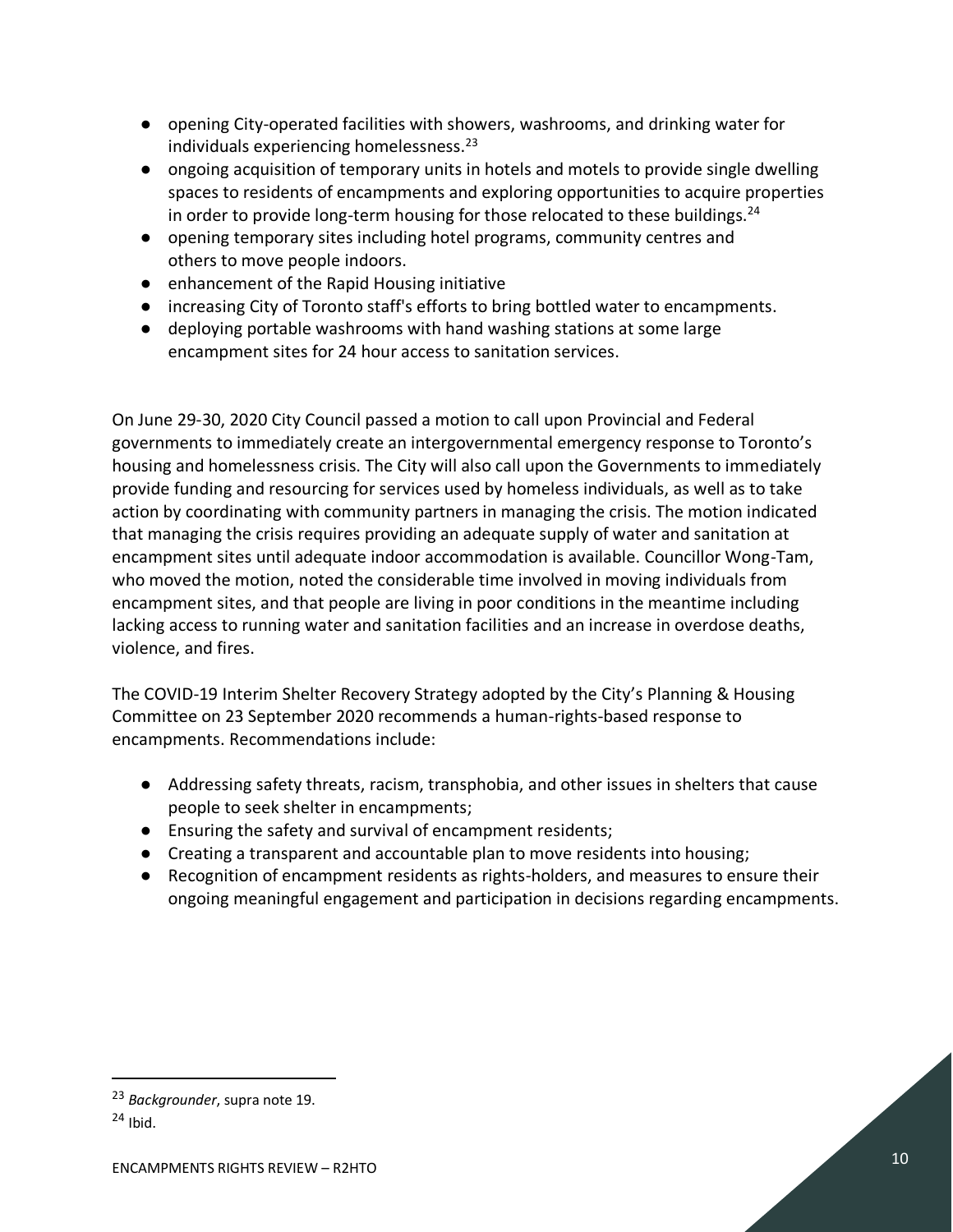## **4. Reports from the ground: what the community is saying about the City's approach to encampments**

### **EVICTION, RELOCATION, AND OFFERS OF SHELTER**

- City staff have said encampment residents are being offered indoor space before being asked to move. However, if an encampment resident does not accept alternative housing they will eventually be evicted from the encampment site.<sup>25</sup>
- Outreach workers report that encampment evictions have heightened anxiety and stress for residents, have made it harder for outreach workers to maintain contact with people living outside, to connect with residents, who are dispersing and moving out of fear, and to provide critical supports and services.<sup>26</sup> Support workers have identified an increase in overdoses on and immediately before eviction day.<sup>27</sup>
- Outreach workers report that people are not being offered single dwelling spaces, they are being removed from encampments without consultation, and their belongings are being forcibly removed.
- The location of the alternative spaces being offered to encampment residents often does not keep them within the same neighbourhoods and near the services they need.
- Front-line workers report being unable to access shelter space for encampment residents who opt to enter a shelter due to shelters being at capacity.
- People are reported to be returning to encampments in the downtown core from shelter hotels in the inner suburbs because they are unable to access formal and informal supports in those locations. Meanwhile, residents of encampments in Scarborough and other inner suburbs report not having access to nearby shelter hotels because residents of downtown encampments are prioritized for relocation by the City.
- Outreach workers and encampment residents have expressed that isolating in place is a better option than going to a shelter, and say that some residents of encampments are offered spaces in hotel rooms, while others are being sent to shelters, which are seen as unsafe due to COVID-19.<sup>28</sup>
- Inadequate information regarding shelter hotels, including the rules for these spaces and the length of stays that are permitted, are creating anxiety and confusion for encampment residents who are offered shelter. This is also creating reluctance among residents to move from an encampment to a new (unknown) situation for potentially a short period of time.
- Advocates state that a moratorium on encampment evictions would relieve fear and anxiety for residents, reduce negative health impacts of frequent moves, and enable health providers and outreach workers to better maintain contact with residents.<sup>29</sup>

<sup>&</sup>lt;sup>25</sup> Comments from City Staff, 26 May 2020.

<sup>&</sup>lt;sup>26</sup> Comments from Toronto Drop-In Network meeting, June 2020.

<sup>&</sup>lt;sup>27</sup> Comment from encampment support worker, August 27 2020.

<sup>28</sup> Miller, *supra* note 13.

<sup>&</sup>lt;sup>29</sup> Comments from Toronto Drop-In Network meeting, June 2020.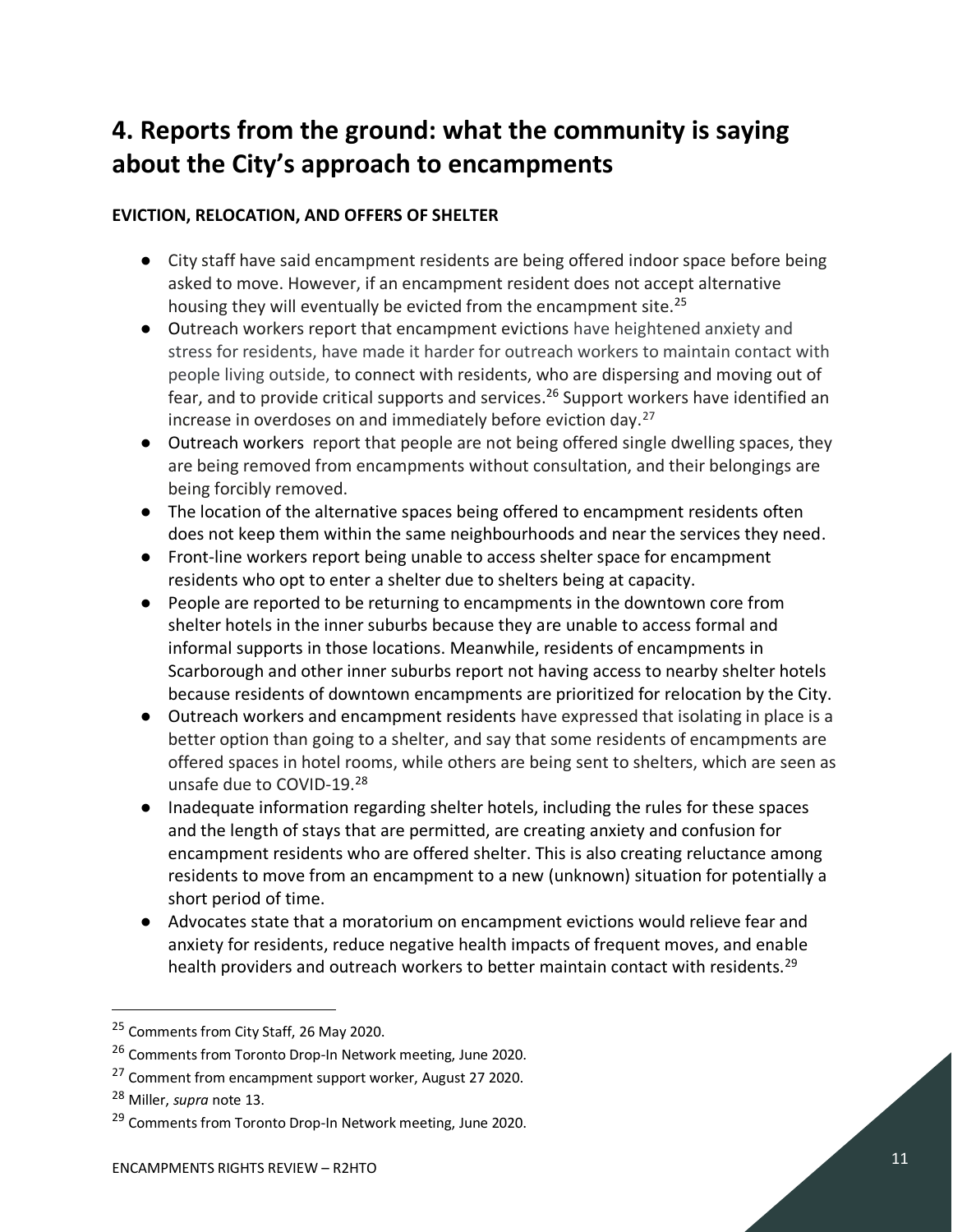#### **ENCAMPMENT CONDITIONS**

- Residents of the Moss Park encampments had reported that they did not have access to clean drinking water. Some residents of the encampments felt the encampment was not safe, but expressed worry that shelters were less safe during the pandemic.<sup>30</sup>
- Many encampment residents have expressed their preference to remain outside due to concerns about contracting COVID-19 in a shelter. Encampment residents may also avoid shelters because they experience these environments as unsafe, inaccessible, harmful to their mental health, or restrictive of their autonomy.<sup>31</sup>
- Front-line workers and encampment residents report frustration with the City's lack of response to homelessness in the suburbs, especially regarding the lack of reasonable access to washrooms.
- Encampment residents are reporting little to no access to basic services such as washrooms and showers, and that encampments are not adequately equipped with hygiene resources.
- Lack of access to drinking water in encampments has come to the fore as a major health concern, especially during heat alerts. In the absence of City action, a volunteer network has initiated and continues a donation-based program to deliver drinking water to some encampments.
- Drop-in workers report safety concerns for women in encampments, including sexual assault.

## **INTERVENTION BY POLICE, FIRE SERVICES, BYLAW ENFORCEMENT AND PARKS AMBASSADORS**

- Toronto Police Services continue to be present during efforts to evict encampment residents and in response to 311 based "nuisance" calls. There have been reports from encampment residents of harassment and assault by the police.<sup>32</sup>
- Social media accounts of outreach workers, Toronto Drop-In Network, Shelter and Housing Justice Network, Encampment Support Network and other authoritative sources have shared photos of police at encampment sites on Twitter.
- In May, advocates reported witnessing police and City engagement with people at encampments under the Gardiner, noting that law enforcement and bulldozers were being used to clear encampments and police have threatened to clear the belongings of residents from encampments.<sup>33</sup>

<sup>30</sup> Lavoie, *supra* note 12.

<sup>31</sup> Casey, *supra* note 11.

<sup>&</sup>lt;sup>32</sup> Communication from advocate, September 15, 2020.

<sup>33</sup>Mira Miller, "Activists in Toronto Unite to Stop Clearing of Homeless Encampments Under Gardiner", *blogTO* (May 2020), online: [<https://www.blogto.com/city/2020/05/advocates-toronto-unite-stop-city-clearing-homeless](https://www.blogto.com/city/2020/05/advocates-toronto-unite-stop-city-clearing-homeless-%20encampments-under-gardiner/)[encampments-under-gardiner/>](https://www.blogto.com/city/2020/05/advocates-toronto-unite-stop-city-clearing-homeless-%20encampments-under-gardiner/) [Miller].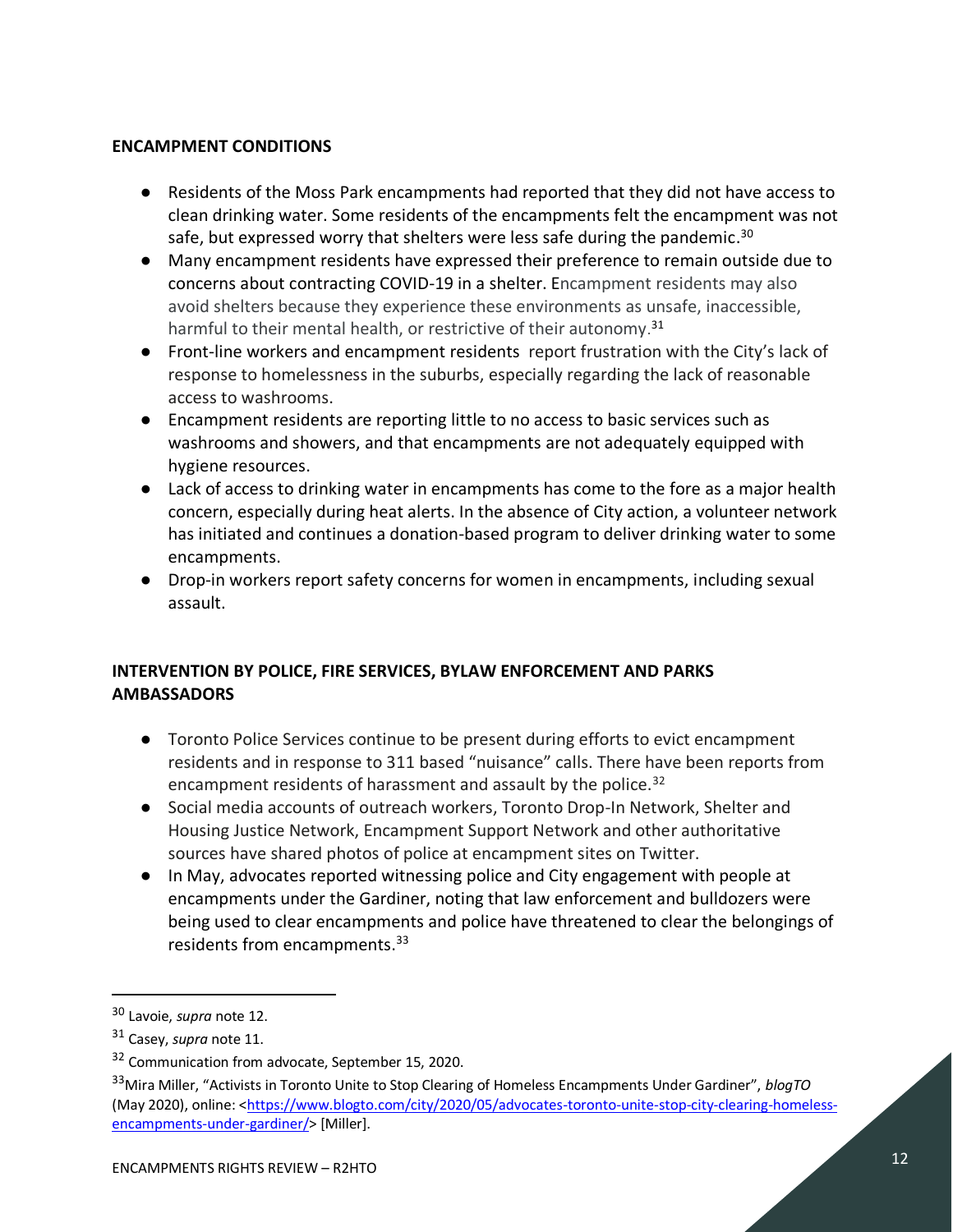● Advocates report that Toronto Fire Services is used more for enforcement than proactive safety and fire prevention. Encampment residents report the need for fire safety equipment and there are reports that Toronto Fires Services have removed resident's cooking equipment from encampments.

## **5. Recommendations: How the City can uphold its human rights obligations**

Leilani Farha and Kaitlin Schwan's *National Protocol for Homeless Encampments in Canada: A Human Rights Approach* (2020)<sup>34</sup> provides the City with clear direction about what can and should be done to uphold the rights of those living in encampments.<sup>35</sup> Below R2HTO has provided some key recommendations about actions the city must take to adhere to its human rights obligations.

## **1. Recognizing Residents of Encampments as Rights Holders**

*Principle 1: All government action with respect to homeless encampments must be guided by a commitment to upholding the human rights and human dignity of their residents.* 

- We commend the City on its inter-divisional approach to encampments, and to the important efforts it has made to ensure that encampment residents are offered indoor shelter prior to the encampment being cleared and the work of Streets to Homes.
- However, the City must immediately cease to treat encampments as by-law infractions or nuisances in the urban landscape. Instead the City must recognize encampments as enactments of human rights claims, in which residents are taking action to safeguard their fundamental human rights to self-determination, dignity, life, and security of the person.
- Further, the City must recognize tents and makeshift dwellings as residents' homes, and exercise the same respect for these homes as for any other. This should include limitations on opening, entering, damaging, destroying, or removing residents' homes without their express permission.

<sup>&</sup>lt;sup>34</sup> The report was published during Leilani Farha's tenure as UN Special Rapporteur on the Right to Adequate Housing

<sup>35</sup> [http://www.unhousingrapp.org/user/pages/07.press](http://www.unhousingrapp.org/user/pages/07.press-room/A%20National%20Protocol%20for%20Homeless%20Encampments%20in%20Canada.pdf)[room/A%20National%20Protocol%20for%20Homeless%20Encampments%20in%20Canada.pdf](http://www.unhousingrapp.org/user/pages/07.press-room/A%20National%20Protocol%20for%20Homeless%20Encampments%20in%20Canada.pdf)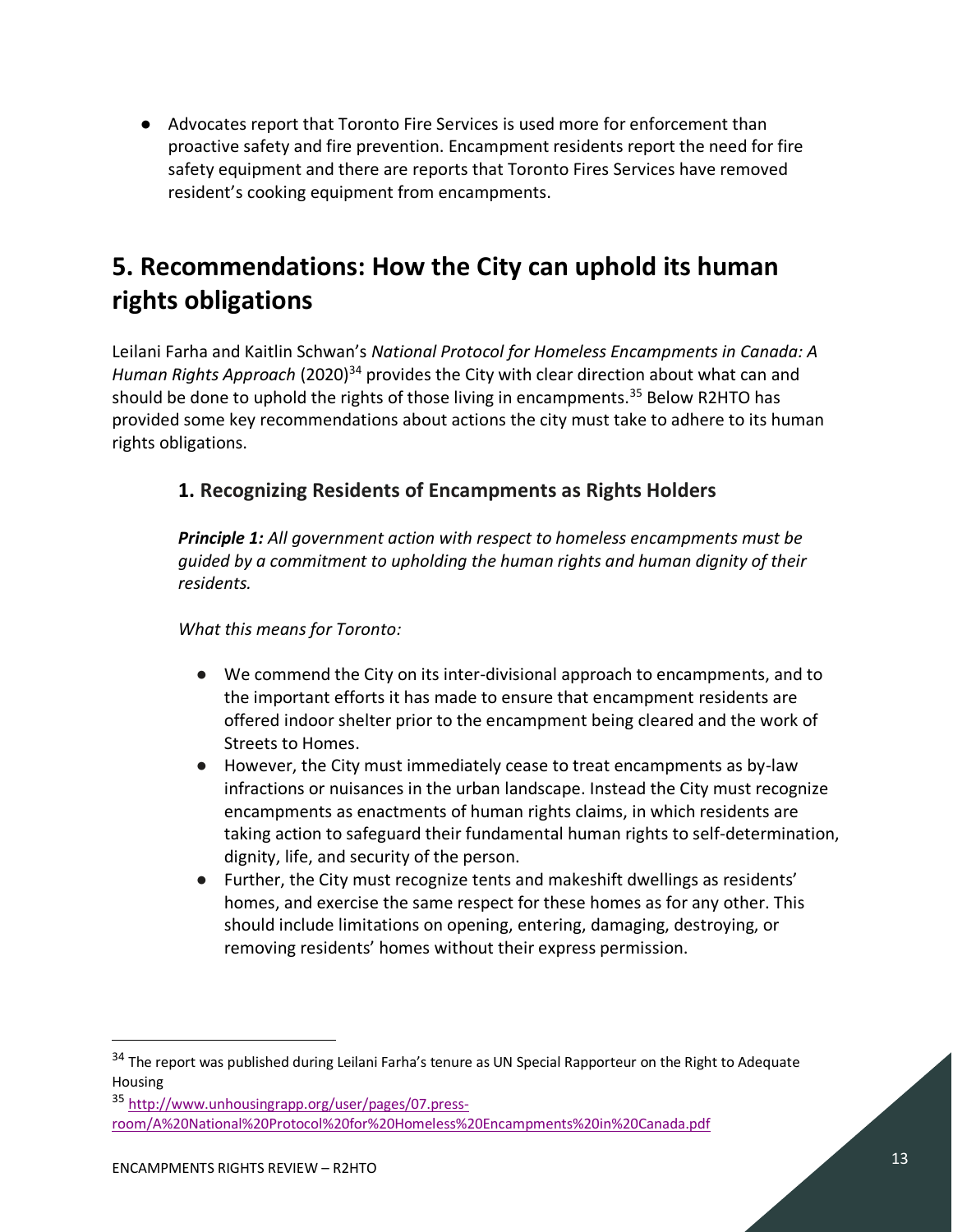- The City must immediately reinstate the eviction moratorium that was put in place at the beginning of the pandemic to ensure the safety and security of tenure of encampment residents.
- The City must immediately ensure its continued commitment to meaningfully engage with people in encampments to understand their concerns and offer them safe and permanent housing options before asking them to move.
- Especially considering the context of well-documented and serious concerns with police interactions with persons who are Black, Indigenous, those with mental health disabilities, and persons who are homeless, the City must immediately ensure that law enforcement is not present at conversations and interactions between City staff and encampment residents, including relocations and evictions. The complete absence of law enforcement is especially important when these interactions involve people and communities who have been historically, systematically and specifically targeted by police and other law enforcement measures.
- In the longer term, in determining its approach to encampments, the City must prioritize the human rights of encampment residents. In particular, it must take into consideration its obligations under international human rights law and treaties that codify the right to adequate housing, Indigenous rights, the human rights decisions by BC courts and the Sustainable Development Goals outlined in the *2030 Agenda for Sustainable Development*.

## **2. Meaningful Engagement and Effective Participation of Encampment Residents**

*Principle 2: Residents are entitled to meaningful participation in the design and implementation of policies, programs, and practices that affect them.* 

- Again, we commend the systematic and thoughtful approach that the City has taken to ensuring residents of encampments are consulted on an individualized basis prior to being offered alternative spaces.
- However, the City must immediately make a greater effort to understand the concerns of residents of encampments, and to provide them with individualized options that would better meet their needs, e.g language, accessibility, timing, harm reduction, location, etc.
- The City must ensure the full engagement of residents and their advocates in developing an urgent winter plan for encampments.
- In the longer term, the City must continue to engage with residents of encampments as its policies develop. The City has a human rights obligation to consult with the residents as its approach evolves and as it continues to make decisions that directly impact their health and safety.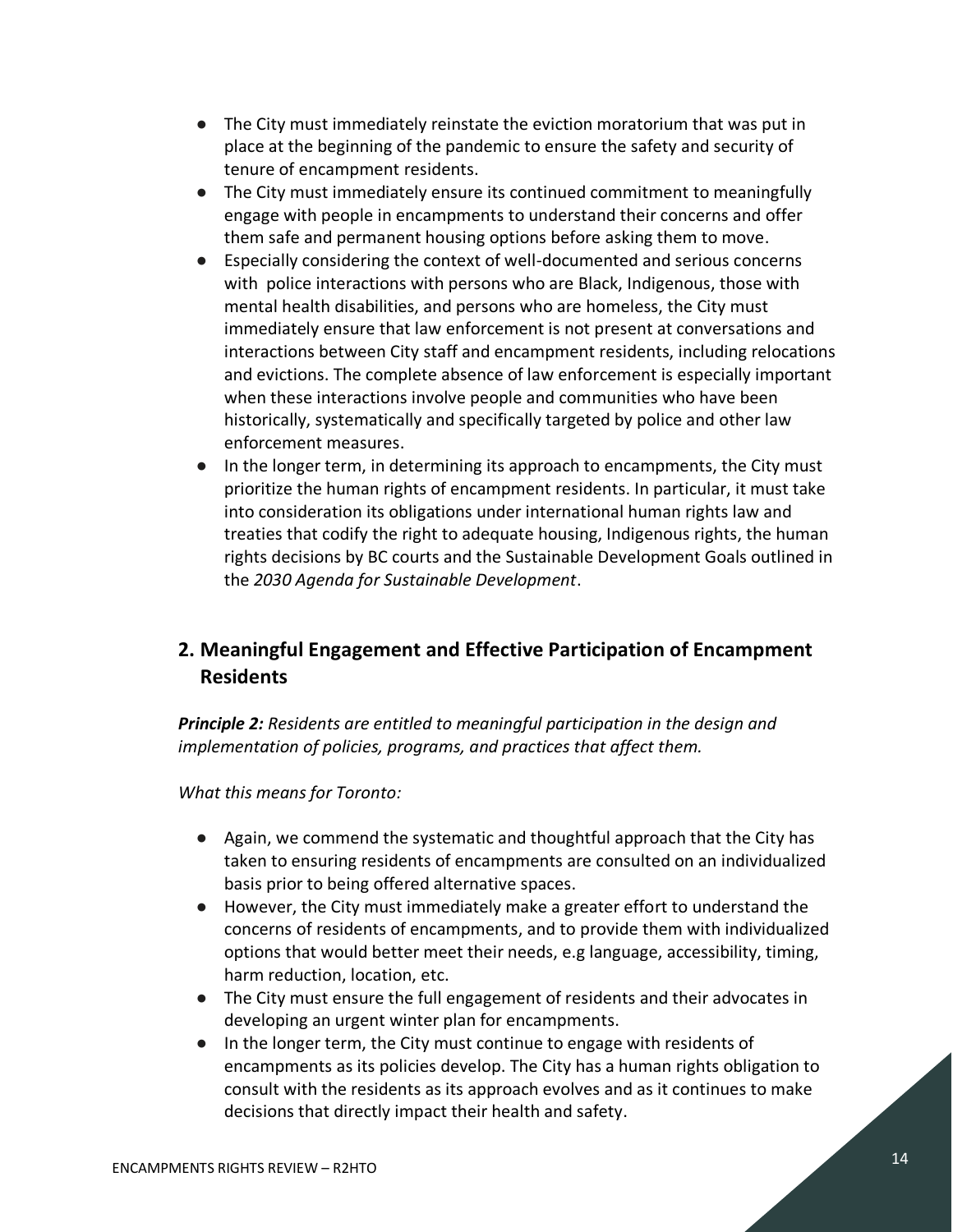- Engagement efforts by the City should seek to recognize the power imbalance between residents and City authorities and mitigate this power imbalance through a variety of measures, including ensuring encampment residents have access to independent advocates and legal advice.
- In the longer term, the City must make greater efforts to ensure that encampment residents have access to independent legal advice, and the City must better recognize and continue to collaborate with front-line organizations and advocates.

## **3. Prohibition of Forced Evictions of Encampments**

*Principle 3: Human rights law does not permit governments to destroy peoples' homes, even if those homes are made of improvised materials and established without legal authority. Governments may not remove residents from encampments without meaningfully engaging with them and identifying alternative places to live that are acceptable to them.* 

*What this means for Toronto:*

- We appreciate that the City has taken steps to ensure that encampment residents have the time they need to move their items prior to the clearing of encampments.
- We also appreciate the efforts that the City has made in opening facilities to provide greater access to amenities including water, showers, and bathrooms, although this has still not met the needs of encampment residents.
- However, while the City claims to be clearing encampments for the safety of the homeless residents, the City may be jeopardizing the safety of encampment residents for the comfort of other residents of the City. The City should review the rationale for their current approach to ensure it aligns with human rights.
- The City should immediately reinstate its eviction moratorium and ensure that no one is moved from an encampment to a congregate setting during the pandemic.
- The City should immediately suspend inflicting any damage to people's homes and property in encampments, and provide clear and consistent guidelines about the removal, storage, and disposal of property only with residents' consent.

## **4. Explore All Viable Alternatives to Eviction**

*Principle 4: Governments must explore all viable alternatives to eviction, ensuring the meaningful and effective participation of residents in discussions regarding the future of the encampment.*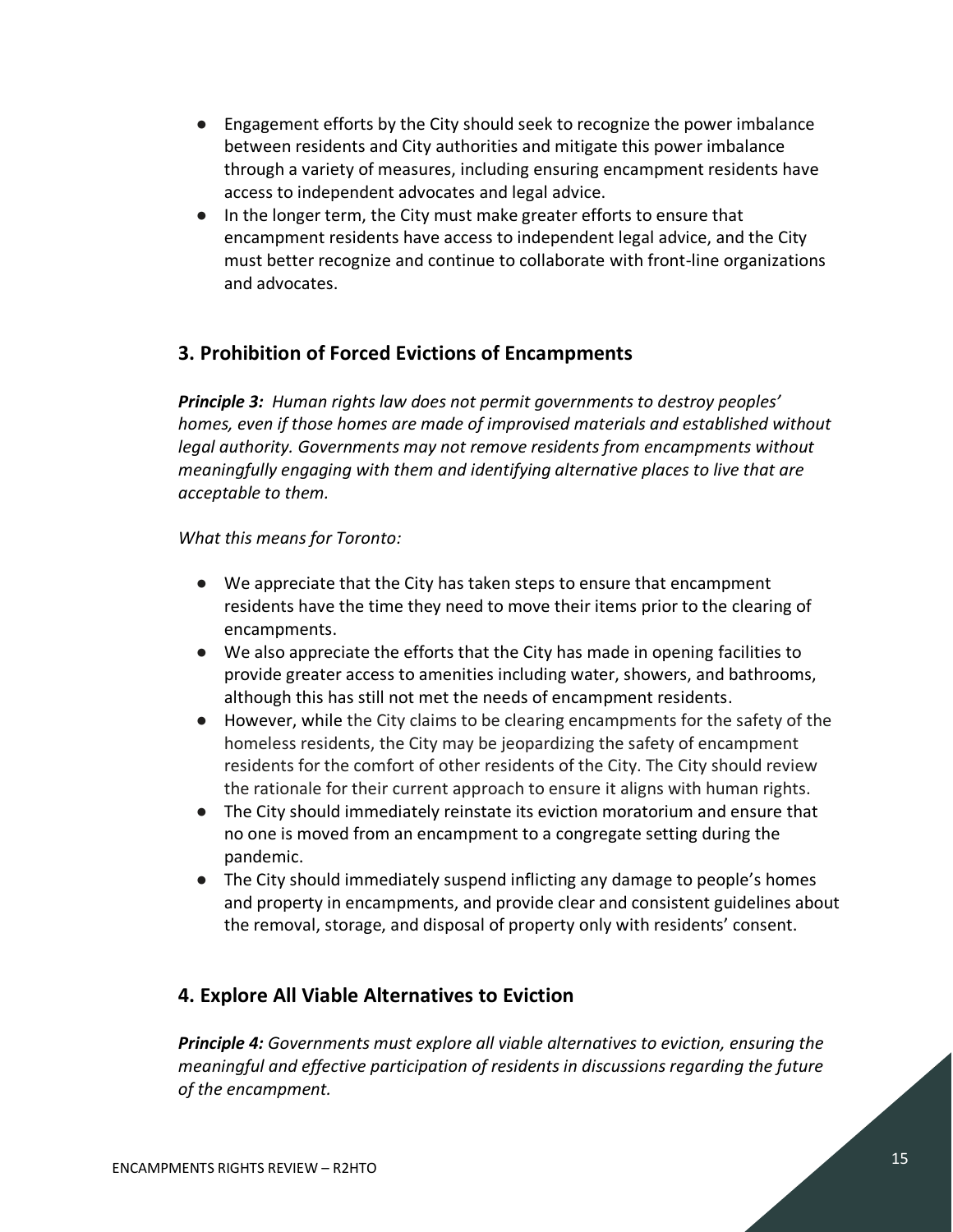*What this means for Toronto:*

- The City must ensure that encampments are protected and made safe for all residents so long as residents feel they must live in encampments.
- The City should immediately focus more attention and resources to its obligation to provide for immediate basic needs in encampments such as water and sanitation, and to acquire permanent, adequate housing for all persons facing homelessness as quickly as possible.
- Should the City consider the provision of sanctioned encampment spaces, it should work with trusted partner organizations, including faith-based organizations, to support independent encampments on partners' land, rather than establishing City-run encampments. Any such programs must be developed with the full engagement of encampment residents in their design and implementation.

## **5. Ensure that any Relocation is Human Rights Compliant**

*Principle 5: Considerations regarding relocation must be grounded in the principle that "the right to remain in one's home and community is central to the right to housing." Meaningful, robust, and ongoing engagement with residents is required for any decisions regarding relocation.* 

- Offers of alternative space to shelter need to take into account community connections, harm reduction and overdose prevention capacities of those spaces to ensure relocation supports, rather than compromises, healthy and humanrights compliant outcomes.
- Until the City can provide housing to encampment residents in locations of their choice, the City should ensure that encampments are safe, have access to the resources and services required.
- The City should recognize encampments as communities, and engage with encampment residents on a collective basis as well as with individual residents.
- Any engagement with encampments should build upon, and respect, existing ground rules and systems that residents have collectively put in place.
- Where residents prefer it, relocation plans should prioritize keeping communities together, and enabling residents to stay close to formal and informal supports.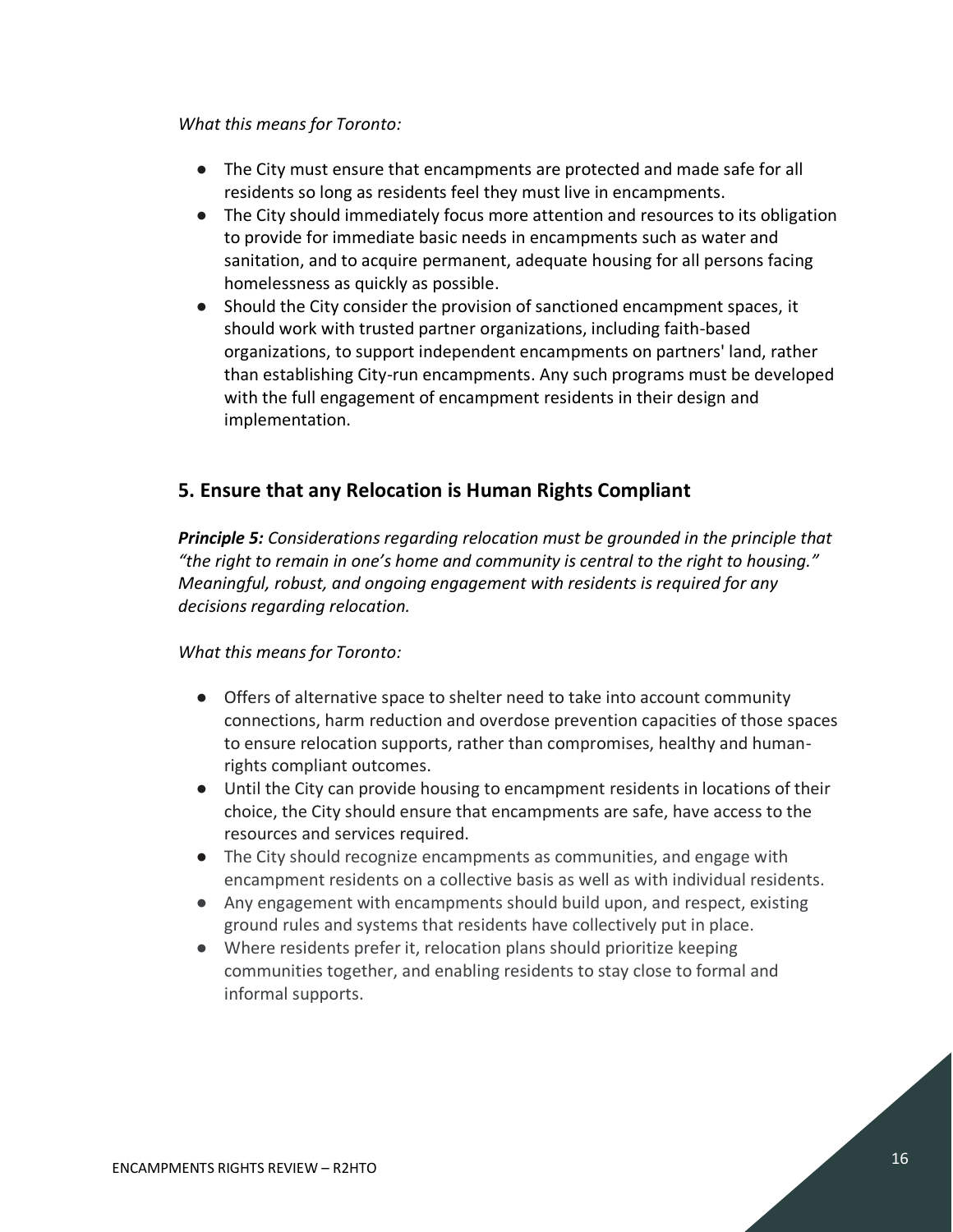## **6. Ensure Encampments Meet Basic Needs of Residents Consistent with Human Rights**

*Principle 6: Canadian governments must ensure, at a minimum, that basic adequacy standards are ensured in homeless encampments while adequate housing options are negotiated and secured.* 

#### *What this means for Toronto:*

- We commend the City for its efforts to open public buildings to residents so that they can access toilets, showers, running water and other amenities, but residents report these amenities are too few and far between, and/or are underserved or lacking in quality. These reports are especially common from encampments residents in Scarborough.
- The City must immediately ensure all residents of encampments have:
	- i. access to safe and clean drinking water
	- ii. access to hygiene and sanitation facilities
	- iii. resources and support to ensure fire safety
	- iv. waste management systems
	- v. social supports and services, and guarantee of personal safety of residents
	- vi. food, and facilities and resources that support food safety
	- vii. resources to support harm reduction
	- viii. rodent and pest prevention
	- ix. access to seasonally-appropriate resources, including provisions like hand/foot warmers, emergency blankets, etc."
- The City must immediately develop an urgent winter plan for encampments, with the full engagement and participation of encampment residents and their advocates. This plan must include goals and timelines, with accountability for those timelines, for the provision of all necessary survival equipment to encampment residents, and the rapid relocation of all encampments to acceptable housing with all necessary supports.

## **7. Ensure Human-Rights Based Goals and Outcomes, and the Preservation of Dignity for Encampment Residents**

*Principle 7: Governments have an obligation to bring about positive human rights outcomes in all of their activities and decisions concerning homeless encampments.* 

*What this means for Toronto:*

● The City must immediately use all resources at its disposal to ensure encampment residents' basic needs are met, access to amenities and hygiene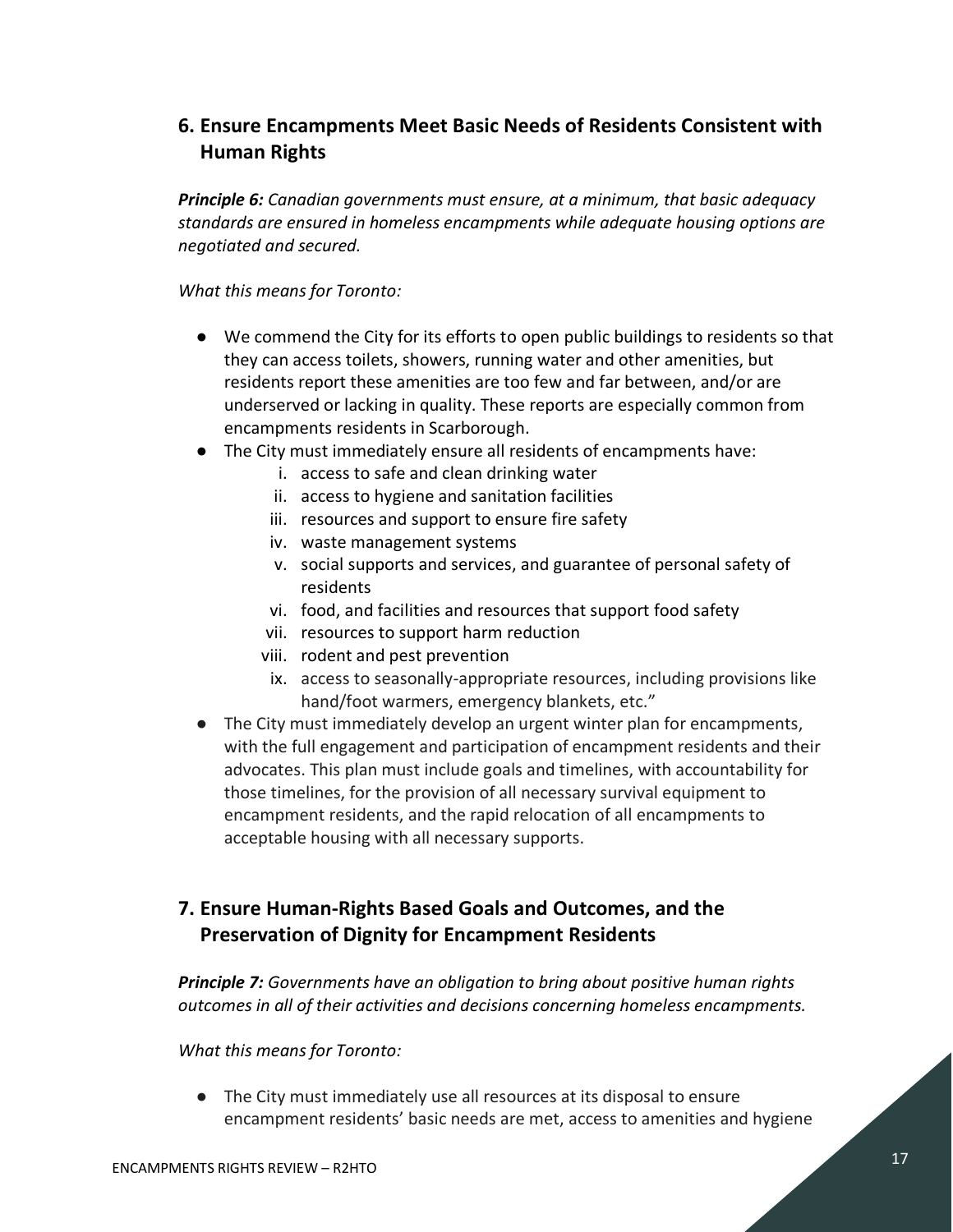facilities, and that they are not removed until they can be offered permanent, appropriate and accessible housing options.

## **8. Respect, Protect, and Fulfill the Distinct Rights of Indigenous Peoples in all Engagement with Encampments**

*Principle 8: Governments' engagement with Indigenous Peoples in homeless encampments must be guided by the obligation to respect, protect, and fulfill their distinct rights.* 

- Encampments are located on Indigenous lands, and more than one in three encampment residents are Indigenous.
- The City must immediately ensure that its approaches to encampments are sensitive to the unique needs of Indigenous residents, recognize Indigenous peoples' right to self-determination, and work closely with Indigenous-led organizations in its work and policy development around Indigenous residents of encampments.
- The City must immediately take action to ensure that police officers and law enforcement are not involved in the outreach and relocation of residents of encampments.